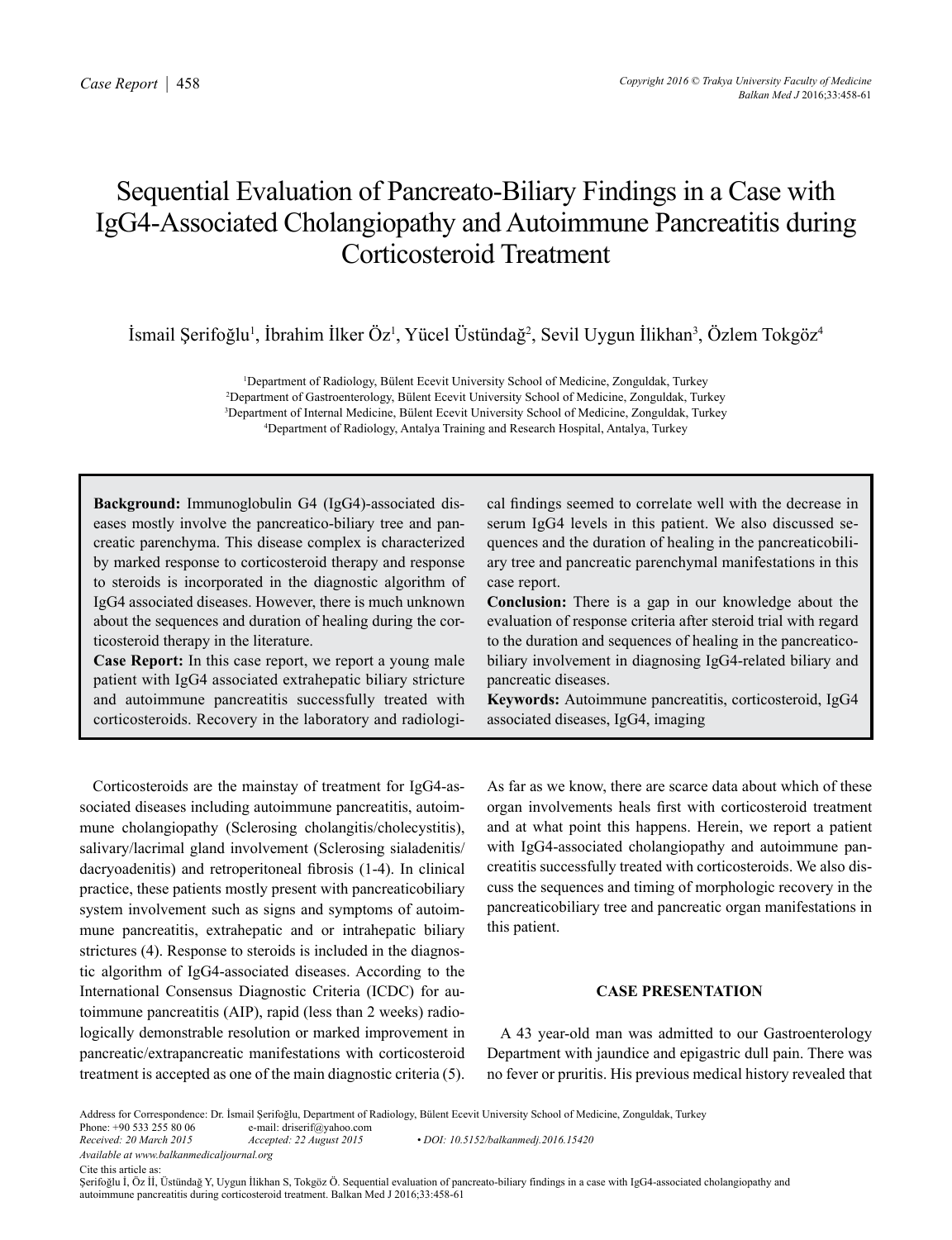

**FIG. 1 a-c.** Upper Abdominal CT shows diffuse enlargement of pancreas, increased wall thickness in the CBD (black arrow) and cystic dilatation of the pancreatic duct (white arrow) (a), coronal T2-weighted MR image shows increased wall thickness in the CBD (white arrow) (b), 3D reformatted MRCP image shows segmental stricture in the CBD, cystic dilatation of the pancreatic channel with mildly irregular outline is also seen (c).

he has maturity onset diabetes mellitus, ischemic heart disease; his medical treatment consisted of acetyl salicylic acid tablet 100 mg/day (Coraspin, Bayer; Leverkusen, Germany), clopidogrel 75 mg/day (Plavix, Sanofi Winthrop Industrie; Paris, France), metformin 1 gr/day (Glucophage, Merck; West Drayton, UK), bisoprolol 5 mg/day (Concor, Daiichi Sankyo; Tokyo, Japan), ramipril 5 mg/day (Delix, Sanofi-Aventis; Frankfurt, Germany), and insulin glargine twice a day (Lantus, Sanofi-Aventis; Frankfurt, Germany). There was no past history of inflammatory bowel disease. His physical examination was normal, other than mild right upper quadrant pain with palpation. Laboratory tests showed increased serum levels of liver/biliary and pancreatic enzymes, namely alanine aminotransferase 166 IU/mL, aspartate aminotransferase 75 IU/mL, alkaline phosphatase 258 IU/mL, gamma glutamyl transferase 380 IU/mL, total bilirubin 2 mg/dL, direct bilirubin 1.5 mg/ dL, amylase 489 U/L, and lipase 384 U/L. Serology for serum autoantibodies including anti-nuclear antibody, anti-smooth muscle antibody, anti-liver kidney microsomal antibody, and anti-mitochondrial antibody were all negative. Serum IgA and IgM levels were all within normal limits. Serum IgG4 level was measured as 1400 mg/dL (normal range 0-125 mg/dL). Computed tomography (CT) (Activision 16-row CT scanner, Toshiba Medical Systems; Otawara, Japan) showed stenosis and asymmetrically increased wall thickness in the distal common bile duct (CBD) (Figure 1a). Pancreas parenchyma was completely edematous and diffusely enlarged. Main pancreatic duct (MPD) was shown to have cystic dilatation at the head region for a few millimeters while the rest of MPD was mildly irregular and dilated. Magnetic resonance imaging (MRI) (1.5 T Gyroscan Intera Master, Philips Medical Systems; DA Best, Netherlands) delineated similar findings to CT (Figure 1b); in addition, a clearly strictured distal CBD was documented on MR cholangio-pancreatography (MRCP) (Figure 1c). IgG4 associated cholangiopathy and autoimmune pancreatitis was diagnosed in our case and he was given orally administered 30 mg/day methylprednisolone (Prednol, Mustafa Nevzat İlaç



**FIG. 2.** 3D re-formatted MRCP image after 10 days of treatment shows marked recovery of stenosis in the CBD. Cystic dilatation of the proximal major pancreatic duct persisted.

Sanayii A.Ş.; İstanbul, Turkey). His illness dramatically responded to this treatment and complaints such as epigastric pain and jaundice resolved within 5 and 7 days, respectively. On the  $10<sup>th</sup>$  day, we repeated the MRCP examination which clearly showed complete clearance of distal CBD stricture and the associated proximal CBD dilatation. However, pancreatic parenchymal and ductal findings persisted on MRCP (Figure 2). Serum IgG4 level at that time was found to be 600 mg/dL. At the 2nd month of corticosteroid treatment, serum IgG4 level decreased to 200 mg/dL and on MRCP imaging there was minimal regression in the irregularity of MPC and pancreatic enlargement. Finally, at the end of 3 months of treatment, serum IgG4 level returned to normal (114 mg/dL)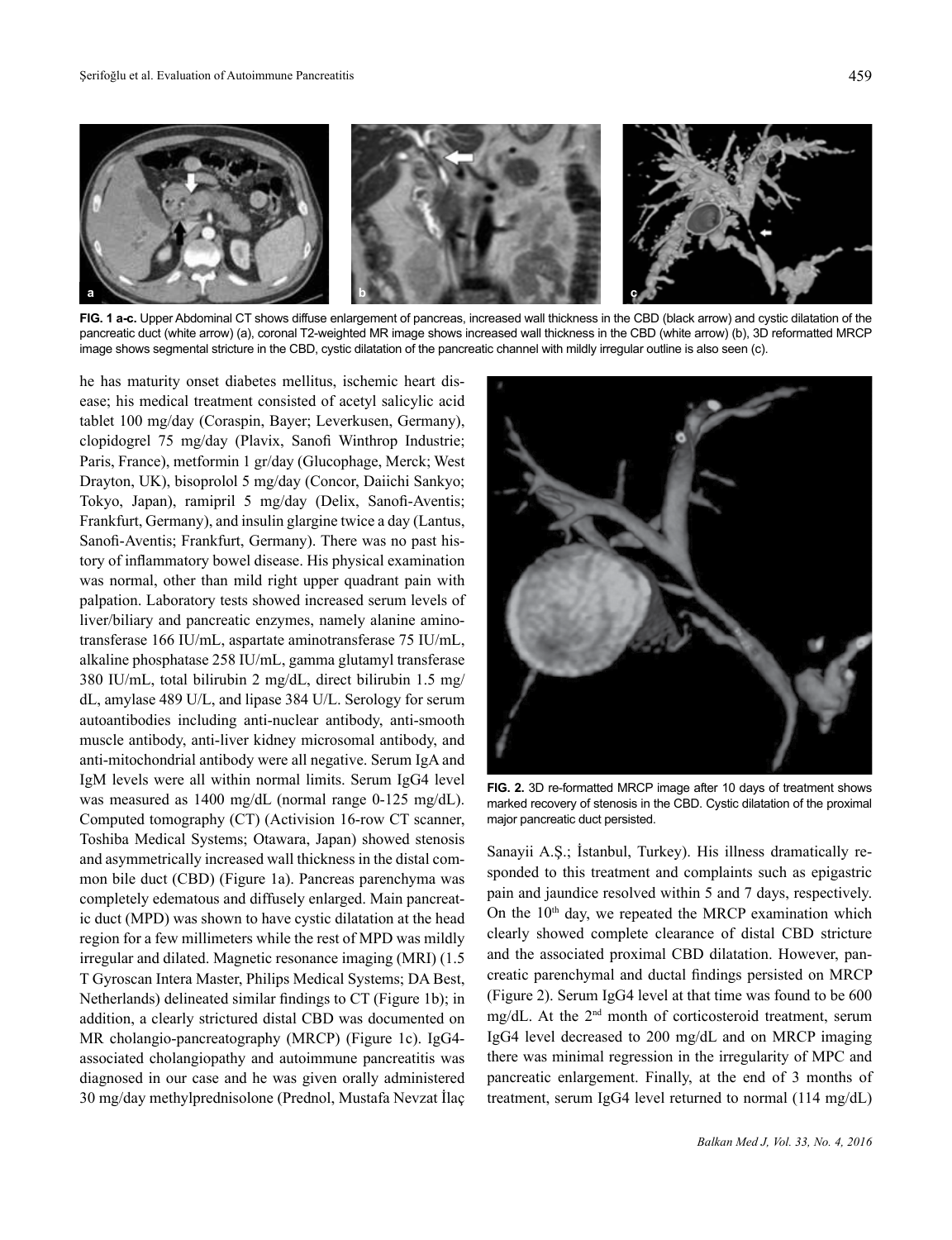

**FIG. 3 a-b.** 3D MRCP image shows complete resolution of the cystic dilatation in the main pancreatic channel with normally appearing CBD (a), in the contrast-enhanced MR image taken 3 months after corticosteroid treatment, enlargement of the pancreas parenchyma completely disappeared (b).

and pancreaticobiliary tree and pancreatic parenchyma were completely normal on MRCP imaging. Interestingly, small segmentary dilatation at the proximal MPD disappeared completely (Figure 3a, b). Informed consent form was obtained from the patient.

### **DISCUSSION**

IgG4-associated cholangiopathy most commonly presents with signs and symptoms of acute pancreatitis and cholestasis, as in the present case (4). Although we cannot completely exclude the presence of peripheral IgG4 cholangiopathy, radiological findings were consistent with sclerosing cholangitis, predominantly affecting distal CBD in our case. Most patients with IgG4-associated cholangiopathy have autoimmune pancreatitis, which was also diagnosed in our case on the basis of typical radiological findings such as diffuse enlargement of the pancreas and irregular narrowing of the MPD (6,7). Although it was noticeably an atypical finding, mildly dilated proximal MPD in this case was thought to be related to IgG4-associated disease, since it disappeared completely under corticosteroid treatment. High serum levels of IgG4, the presence of type 1 autoimmune pancreatitis (diffuse type) and corticosteroid responsiveness easily helped us to exclude other possible diseases, such as primary sclerosing cholangitis, cholangiocarcinoma, follicular cholangitis, as the differential diagnosis of this case (6,7). Moreover, histological detection of IgG4<sup>+</sup> plasma cells is usually unnecessary for cases like ours, showing typical radiological findings and high serum levels of IgG4. It

was reported that high serum IgG4 level (median 663 mg/dL) is specific for IgG4-related disease (4).

The recovery of radiological findings within 2 weeks of corticosteroid treatment was accepted as one of the diagnostic criteria for IgG4-related autoimmune pancreatitis by the International Association of Pancreatology (5). Japanese consensus guidelines for the management of autoimmune pancreatitis also emphasize healing of radiologic findings in AIP in 1-2 weeks after the start of steroid therapy (8). This recovery was reported to correlate well with a decrease in the serum levels of IgG4 (6,7). However, in these consensus reports, it is not clear how much resolution in these findings is enough to accept as diagnostic criteria. Moreover, there are very scarce data regarding the sequences of radiologic recovery, and whether or not radiological and clinical sequences correlated with the decrease in serum IgG4 levels are unknown as well. One of the reports indicated that the normalization of pancreatic enlargement in 34 patients with IgG4-associated sclerosing cholangitis occurred after one month of steroid treatment (9). In this study, the authors did not mention the timing of recovery of biliary findings in their cases. Another report indicated that only 2 weeks of steroid treatment induced an improvement in the pancreatic morphology in a case with mass-forming IgG4-related autoimmune pancreatitis (10). In our case, after 10 days of corticosteroid treatment, CBD involvement was the first to disappear completely on MRI and it took a couple of months to see a similar complete response in the pancreatic parenchyma and MPD. Laboratory improvement was also complete after 2 weeks of methylprednisolone treatment. Another interesting finding in our case was that pancreatic findings disappeared completely only after serum